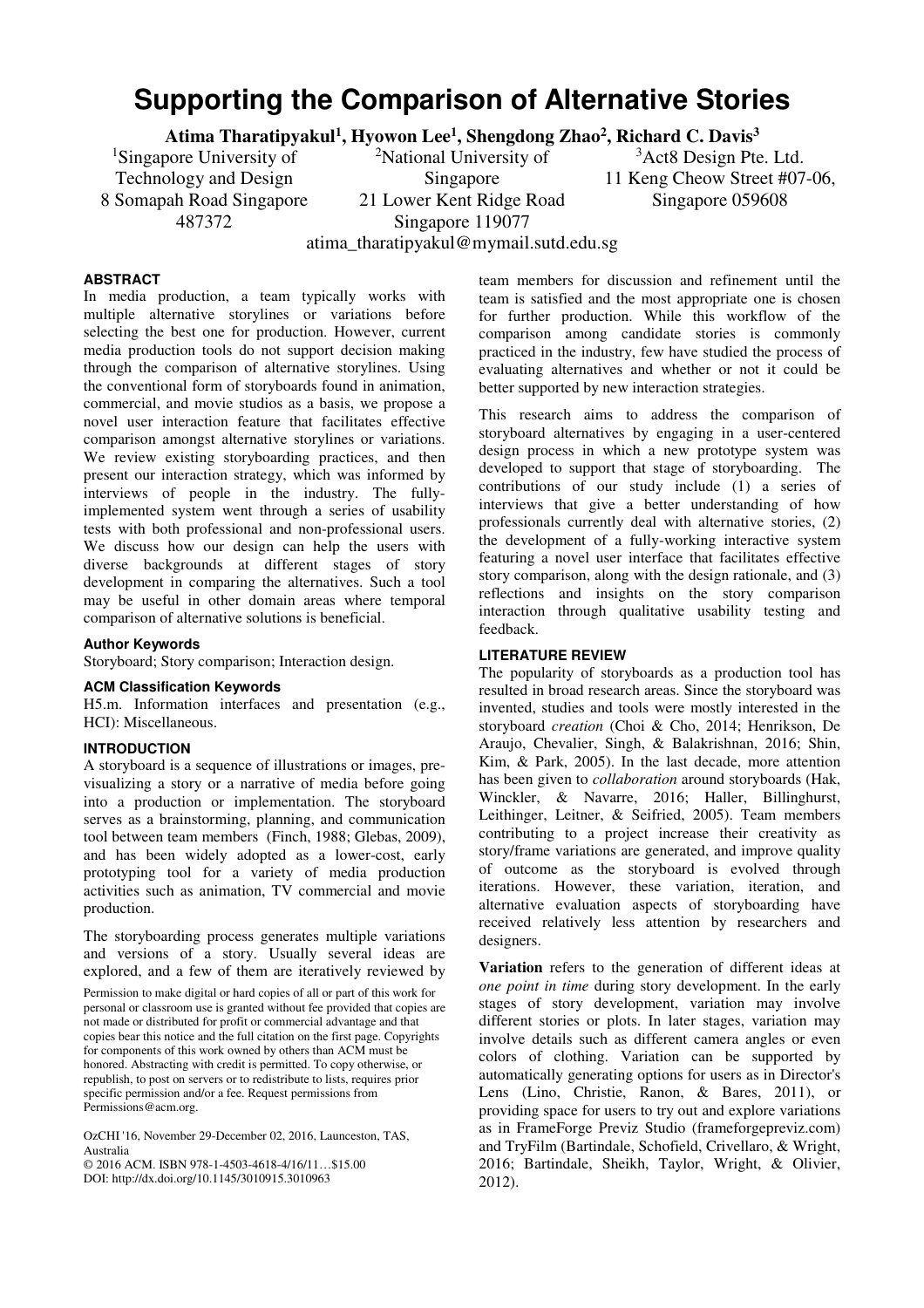**Versioning**, on the other hand, occurs *over time* as the story evolves through *iteration*. Tracking versions or history is necessary since reverting to previous states is often required. The history can either be managed by an external tool, by an integrated basic operation that allows users to save copies, or by an integrated history mechanism within the system (Terry, Mynatt, Nakakoji, & Yamamoto, 2004). The save-copies method is most popular with digital storyboarding systems today, but it requires good file organization and systematic naming conventions (Simon, 2012). Tools such as Coeno (Haller et al., 2005), Redboard (www.redboard.tv), Storyboard That (www.storyboardthat.com), and Storyboard Artist Studio (powerproduction.com/storyboard-artiststudio.html), offer the ability to save history within the system so that the users can view and quickly switch between versions.

While variation and versions are defined differently, they both produce story **alternatives**. (Smith, Xu, & Bailey, 2010) presented an interaction model for working with alternatives in general, including the ability to easily switch between ideas and to offer different ways to view multiple ideas at once. In a linear storytelling, a team works with alternatives but has to eventually select the best for their audience. *Alternative evaluation* is therefore a critical process for the success of a production. The evaluation typically requires a comparison, which is explicitly supported in some tools (e.g. diff or merge tools) and implicitly supported in variation generation features, history management such as (Grossman, Matejka, & Fitzmaurice, 2010), or version control such as (Chen, Wei, & Chang, 2011; Zhao et al., 2014). However, these methods have not been used in comparing stories in media production, as they seldom take into account the *temporal* nature required in the comparison. Here, it is not sufficient to merely compare a few individual images or block of text side by side: stories unfold over time, and events must be in a specific order.

There are some works related to the comparison and evaluation of alternatives in other areas, such as presentation slides (Drucker, Petschnigg, & Agrawala, 2006) and workflows (Kong, Grossman, Hartmann, Agrawala, & Fitzmaurice, 2012). While some storyboard tools support the concept of alternatives, they lack support for the comparison and evaluation of alternatives. The study presented here attempts to bridge this gap by bringing the benefits of direct story comparison features to the media production domain. These findings potentially extend to other domains as well.

## **UNDERSTANDING THE STORYBOARD PRACTICE**

We interviewed four professionals, focusing on methods for handling changes made during story production. Our interviewees had three to eight years of experience in animation (identified as I1, I2, I3), movie (I2), or commercial production (I3, I4). All interviewees mentioned similar practices at the very early stages of pre-production: they sketch story concepts on pieces of paper to visualize their ideas, and the sketches are inserted, deleted, and rearranged by moving those pieces of paper.

From hand-drawn sketches, I1's and I3's teams create a formal digitalized storyboard, where each image is assigned a reference number (e.g. 0010 and 0020, where the last digit is reserved for inserted frame(s)). A storyboard artist works closely with a director to further edit the storyboard. They either overwrite modifications or save modifications as new versions with a running number (e.g.  $\_1$ ,  $\_2$ , and so on). Il's team has an internal program to track these version numbers. The storyboard artist typically presents only the best version, either the whole story or only the portion where a change occurred. In some cases, such as changes in colors or character design, multiple options are compared side by side. I2's team, on the other hand, continues with pieces of papers to be posted on a wall in sequence. When there are changes, the artist redraws and replaces that frame on the wall. They may take a photo of the wall and archive the pieces of paper, which may be used later in the current or another project.

Storyboarding practices are slightly different in the commercial business, where a client or an owner of a product to be advertised is involved. Three to five alternative stories are created and presented to the client, possibly as rough sketches. The client then picks one story. Both I3's and I4's teams draw a detailed storyboard digitally, but print all frames on one or two pages of A4 size paper for presentation to the client. I3 also notes differences between each alternative on the paper and sometimes creates a simple Flash animation from a storyboard to give a sense of timing. When clients request changes, the professionals redraw frames, save them as new files, and print the new storyboard for presenting alongside with the previous version.

All the professionals said that their editing process is iterative and involves many alternatives (both variations and versions). Although they did not state any specific problems related to comparisons, the fact that they have to select the best alternative highlights the importance of the comparison process and suggests the potential benefits of explicit support for alternative comparison.

## **STORYBOARD INTERACTION AND VISUALISATION**

Figure 1 shows a screen shot of our final user interface, which went through three rounds of iterative refinements.



#### **Figure 1. UI with 2 alternatives selected in grid view, embedding our story graph (top) with traditional storyboard (bottom). Selected frames are synchronized across all panels.**

A list of buttons, each representing an alternative, is shown on the top left of the screen. Each alternative story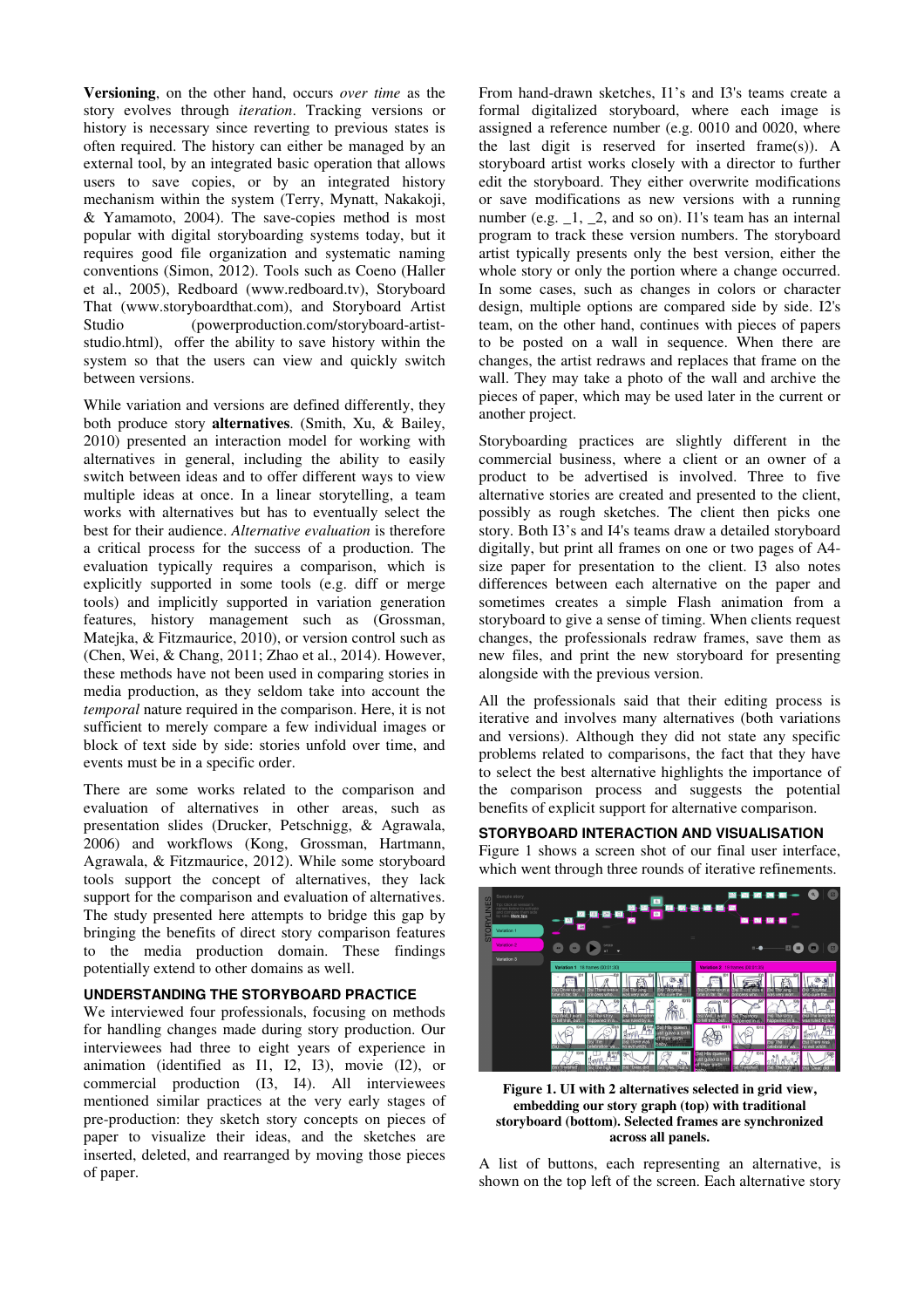is assigned a color, random but customizable by the user, to be consistently featured throughout the interaction to help easily oversee and differentiate the alternatives. Users can create a new alternative by duplicating an existing alternative, renaming it, and modifying its content (the story). User can click on a story in the list to activate (show) or deactivate (hide) it. Multiple alternative stories can be activated at the same time.

The story graph panel (top part of the screen in Figure 1) shows an overview of the story in relation to other available alternatives in that story. A node represents a single frame in a story. It shows the thumbnail image of the frame if it belongs to any active alternative. Other available alternatives that are not currently selected are greyed out to minimize visual clutter and confusion (see Figure 2 (top)). When a frame is part of more than one selected alternative, that frame is visualized as multiple images stacked together with different border colors (see Figure 2 (bottom)). A number of different ways to represent these were considered before settling with this particular visualization.



**Figure 2. A portion of the story graph with 1 active alternative (top) and 2 active alternatives (bottom).** 

The lower part of the interface is the main storyboard, allowing a direct visual comparison among active alternatives. The user can switch between the grid view and full image view. The grid view (shown in Figure 1) is the traditional "storyboard" format where each frame is miniaturized and put next to each other spatially. The size of the frame can be adjusted by dragging on the slider control (shown just above the storyboard on the right side in Figure 1). The full image view (shown in Figure 3) shows the currently selected or played frame of the selected alternative stories, magnified to fill the lower part of the screen in order to help the user focus on the current frame in detail rather than in relation to neighboring frames.

The integrated playback feature allows the user to test the continuity of the storyline in a form closer to the final product. Users can play alternatives according to the time set in each frame. The playback control buttons (below the start of the graph view in Figure 3) can be used to play the storyline(s) from the currently selected frame onwards. The speed of the playback is adjustable, and it can also be played "step by step", manually flipping through frames one by one. At any point during the

interaction, the user can select frame(s) anywhere on the screen and then play alternative stories side by side, pause, change the current frame in one alternative story, then play again, and so on. This flexible interaction facilitates a more engaging exploration of alternative storylines.



**Figure 3. UI with 3 alternatives selected in full image view, allowing playback of multiple alternatives at the same time.** 

Other than the main comparison features summarized in this section, the interface allows frame uploading, basic management operations (e.g. add/edit/delete frames and text), permission setting, and shortcut keys for playback control. The system is a fully-working, web application implemented in PHP and JavaScript, that runs on major web browsers in Windows, Unix and iOS platforms.

## **USABILITY TESTING**

We conducted a usability test with 10 participants one by one (5 male, 5 female; ages between 21-45). Seven of them (P4-P10) had no prior experience in storyboarding. Three participants (P11-P13) had varying degrees of experience, including at a professional level, and were different from the participants in our initial interview. We prepared three sets of stories, each with a few alternatives. (1) *Sample introduction* (3 alternatives, 13- 19 frames), which contained differences in plots and camera angles, was used for introductory training and practice. (2) *Folklore story* (2 alternatives, 92-98 frames) contained a longer story based on a folklore and had alternatives with differences in plot. (3) *TV Advertisement* (3 alternatives, 28-30 frames) contained a TV commercial storyboard contributed by a professional, and had differences in lead character, background, and other minor visuals.

Participants first saw a demonstration of the tool and did a practice trial using the *Sample introduction*. Participants were then asked to browse the two stories and determine which of the alternatives in each story they preferred. Five participants started with the *Folklore story* while four participants started with the *TV Advertisement*. The remaining participant did not interact with the system, but only wanted to see a demonstration. The screen interaction was recorded for later analysis. There was no time limit, but we found that each participant spent no more than 30 minutes on a task. We asked participants to fill in a short questionnaire after each task and fill in a final questionnaire after both tasks were done. The entire session took between 45-90 minutes for each participant.

Most of the participants utilized the story graph to quickly go through or skip frames that they had viewed,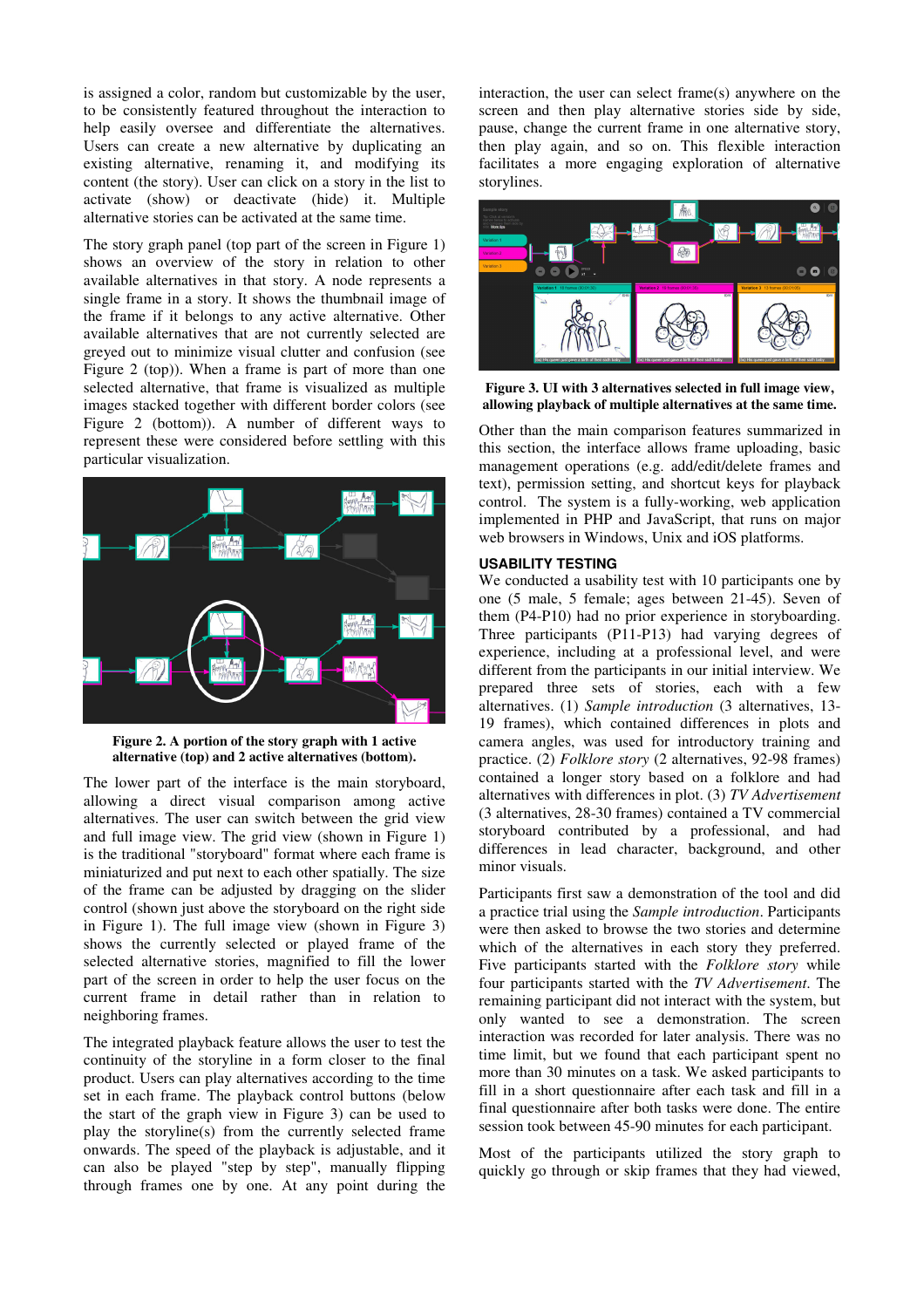and paid attention to frames that belong to a particular alternative. They navigated through multiple alternatives side-by-side, mostly after browsing one alternative (or they already knew the story). Four participants continued side-by-side playback comparison in full image view even when frames started to mismatch between two alternatives (due to insertion or deletion of frames). One participant (P8) used the story graph to adjust the current point of an alternative so that the two alternatives were more synchronized in their side-by-side playback. Five participants were particularly good at explaining the differences among alternatives. Two participants asked about the target audience for the *Folklore story* before making their choices. Some suggested that they preferred some other alternatives and wished to mix, for example, the first part of alternative 1 with last part of alternative 2.

We asked participants to rate the system using a 5-point Likert scale. Table 1 shows the results in terms of the ease of use for the two stories. While our sample size is too small to derive any statistically-significant findings, it appeared easier for participants to browse and understand the *Folklore story* alternatives than the *TV Advertisement*  alternatives, even though the folklore was much longer. The main reason may be that the variations in the *TV advertisement*'s alternatives were more subtle, visuallevel ones while those in the *Folklore story* were more obvious plot differences. This highlights how different types of alternatives (plot, character, visual, texture, duration, etc.) might need to be highlighted in different ways. Table 2 shows the rating in terms of the usefulness of the features.

| Task                     | Folklore | Advert | Average |
|--------------------------|----------|--------|---------|
| Understand the story     | 4.56     | 4.11   | 4.33    |
| Explore<br>ideas/options | 4.22     | 4.00   | 4.11    |
| Identify differences     | 4.33     | 4.00   | 4.17    |
| Make decision            | 4.00     | 3.67   | 3.83    |

**Table 1. Ease of use: 1 (strongly disagree) to 5 (strongly agree).** 

| Features           | Folklore | Advert | Average |
|--------------------|----------|--------|---------|
| Color coding       | 4.33     | 4.11   | 4.22    |
| <b>Story Graph</b> | 4.44     | 4.50   | 4.47    |
| Side-by-side views | 4.25     | 4.44   | 4.35    |
| Playback           | 4.13     | 4.00   | 4.06    |

#### **Table 2. Usefulness of features: 1 (strongly disagree) to 5 (strongly agree).**

Overall the feedback was positive. P6 commented that *"I like the idea of giving the users more versions and how the user can scroll the story to the section he prefers."* P8 stated *"the system helps me a lot to compare two or even more versions at the same time, especially the graph lines and side-by-side functionalities,"* and *"the graph lines show logic of stories which make them clear to me. Also,* 

*different colors show a beautiful interface and easily for users to recognize different versions."* On average, the usefulness of the story graph and the side-by-side views (including both grid view and full image view) was rated slightly higher for the *TV Advertisement*. However, P11 did not use the story graph while viewing the *TV Advertisement* and P12 did not use the side-by-side views for the *Folklore story*. A reason given by P11 was that *"the story graph really help to find the difference in the story but not really in advertisement because for advertisement you could spot the difference quite fast by comparing side by side."*

The user interface required time for some of our participants to get used to. P8 commented *"using multiple selection to navigate individual branches is a bit confusing at first."* However, most participants managed to complete the comparison tasks without any active assistance. One participant (P4) did not use any comparison-specific features: *"I paid little attention to comparison part"*, he explained, *"what I like is that I can choose another story easily."* A functional limitation in the system was addressed by P5 and P12: *"at some point I was looking at one frame ahead in alternative 3 compared to alternative 2, so that was not very useful."* Some participants selected multiple alternatives not to directly compare amongst them but just so that the story graph will show the thumbnail contents in its nodes. P13, an experienced media marketing expert, commented that general purpose tools such as PowerPoint and VDO were already easy to use. She pointed out that a company might not be willing to pay extra money for such a dedicated storyboard tool, but that if a tool can facilitate the whole production process including the creation, composition as well as comparison, it might prove more useful.

# **CONCLUSION**

As opposed to traditional methods, our design provides an overview of all considered alternative stories at once with less visual clutter, encouraging the user to explore and compare them more easily. The system features a composition of the overall story graph and switchable side-by-side views with a strong color-coding to easily differentiate the alternatives. Our study results suggest that this design might have more benefits when comparing big differences like plots rather than subtle differences. However, ratings for usefulness of elements and users' comments suggest that our combination of elements can still support comparison in all stages of preproduction. Also, some participants wanted to mix parts of the alternatives they saw, and this hints that our interface could support more active creation tasks in addition to comparison. We will continue refining and extending the comparison interaction based on our findings so far. We will explore different ways to synchronize views when alternatives are played side by side (e.g. selecting some segments from alternatives and playing only those parts). We will also identify other domain areas where this temporal comparison strategy could be useful (e.g. comparing alternatives of UI sequence during an interaction design process, comparing workflows to follow the easiest one).